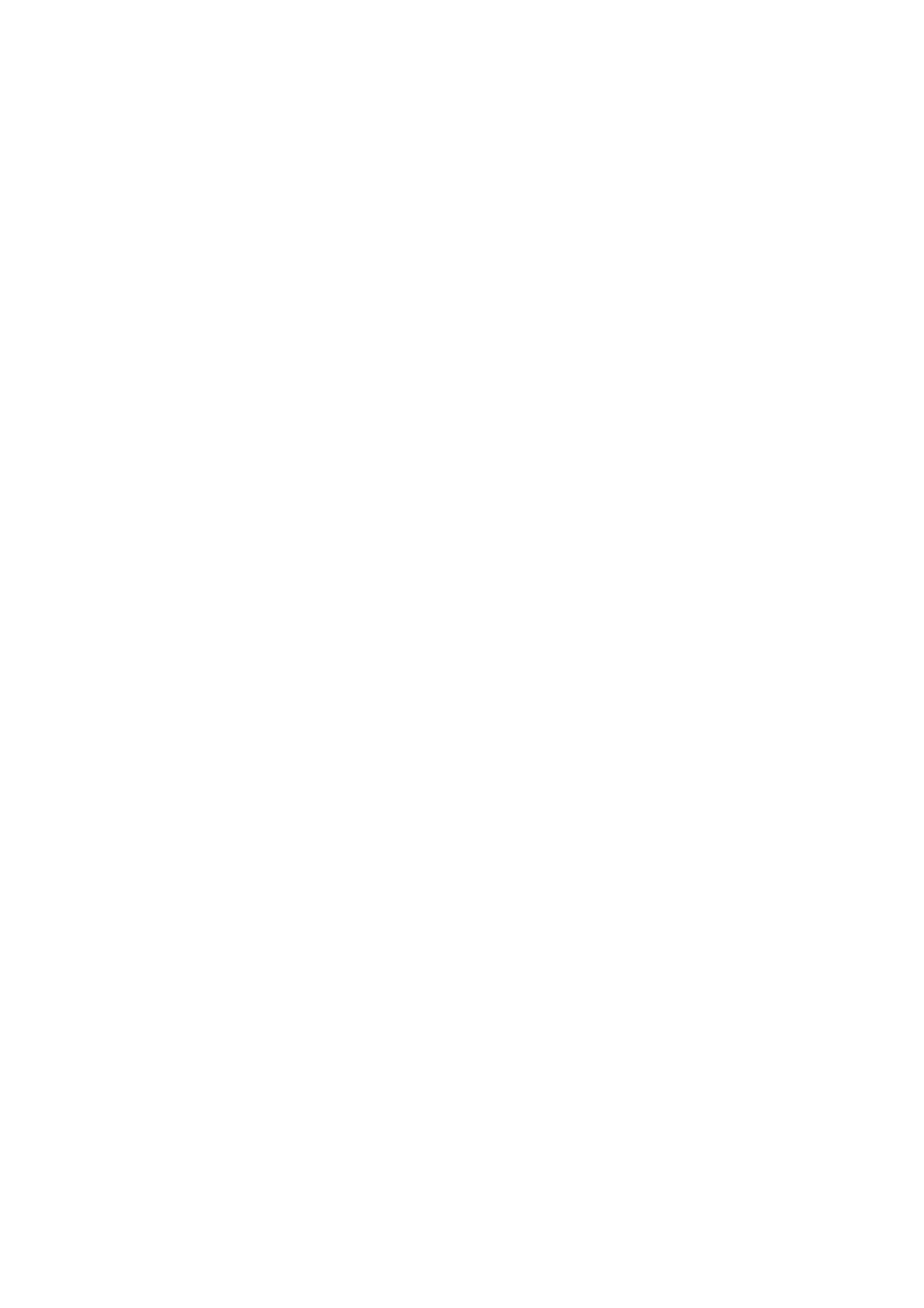Central Bedfordshire Council **www.centralbedfordshire.gov.uk**



## **Trajectory and Schedule of Changes**

1. During and following the examination hearing, several changes have been made to the Housing Trajectory. These are listed in the table below.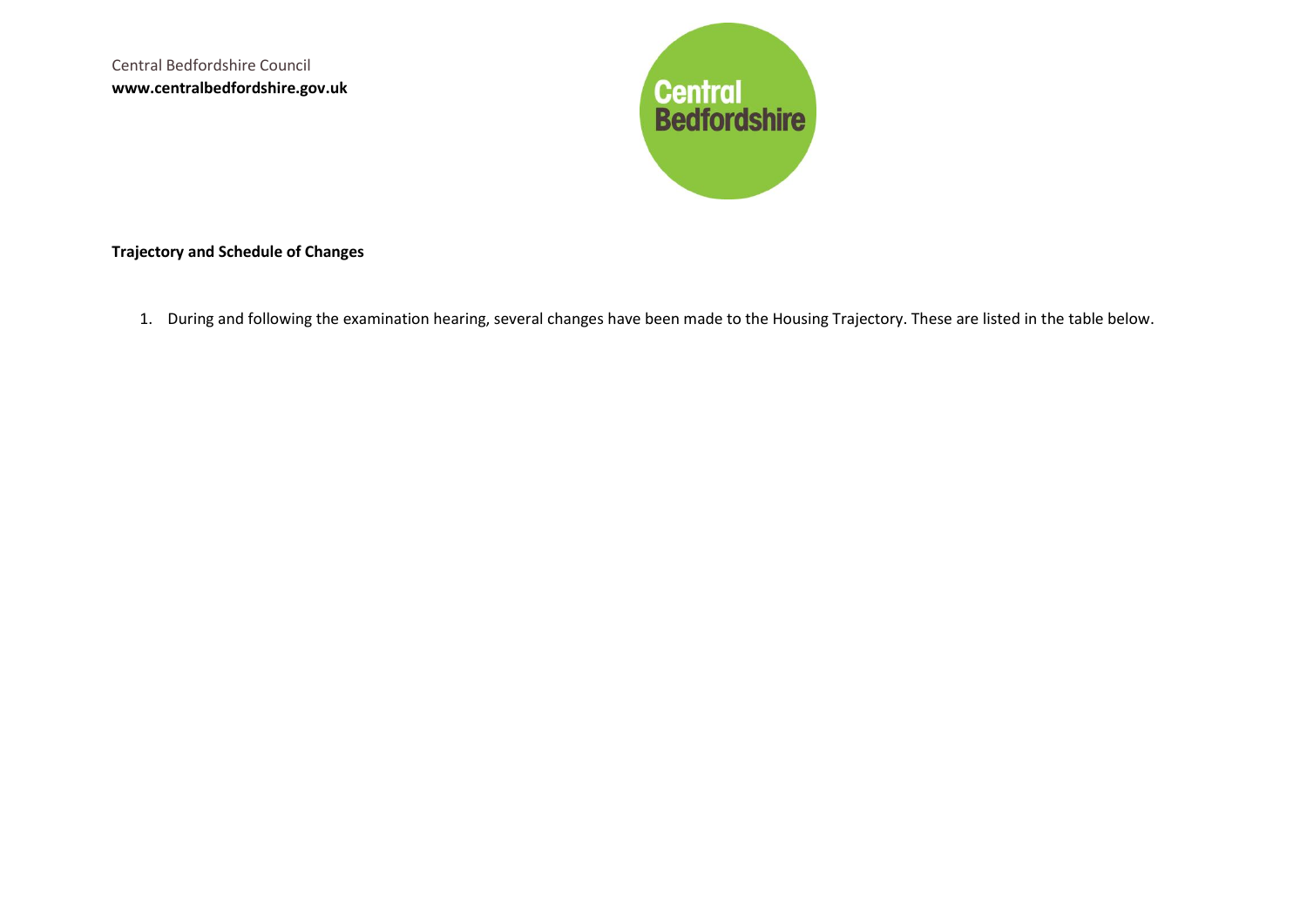| No.            | <b>Change</b>                                                                                                                    | <b>Reason for change</b>                                                            | <b>Outcome</b>                                                                                                                                                                                                                        | <b>Change to five-year</b> | <b>Change to Plan</b> |
|----------------|----------------------------------------------------------------------------------------------------------------------------------|-------------------------------------------------------------------------------------|---------------------------------------------------------------------------------------------------------------------------------------------------------------------------------------------------------------------------------------|----------------------------|-----------------------|
| $\mathbf{1}$   | Correct the text in the title of the<br>9 <sup>th</sup> column to read 'Number under<br>construction at end of Q4<br>2018/19'    | Correction                                                                          | None                                                                                                                                                                                                                                  | supply<br>None             | <b>Supply</b><br>None |
| $\overline{2}$ | Correct the sum of the 9 <sup>th</sup> column<br>so that it is 1,541                                                             | Column in the spreadsheet<br>was not summing correctly                              | Increase in the sum of this<br>column. No impact on the<br>land supply calculations.                                                                                                                                                  | None                       | None                  |
| 3              | Correct the sum of the 11th<br>column so that it is 7,796                                                                        | Column in the spreadsheet<br>was not summing correctly                              | None                                                                                                                                                                                                                                  | None                       | None                  |
| 4              | Correct the sum of the 13 <sup>th</sup><br>column 'Dwellings expected to<br>contribute toward the 5-year<br>housing land supply' | Column in the spreadsheet<br>was not summing correctly                              | The correction does not<br>alter the outcome of the<br>five-year supply calculation<br>at the bottom of the<br>spreadsheet although<br>additional changes (see<br>below) have resulted in a<br>small increase to the final<br>figure. | None                       | None                  |
| 5              | Correction to the 'Total Windfall<br>Allowance' row of the Summary<br>Trajectory                                                 | The figures were not properly<br>carried across from the main<br>trajectory         | None                                                                                                                                                                                                                                  | None                       | None                  |
| 6              | Removal of HAS03, Land off<br>Meadow View, Aspley Guise                                                                          | The site is in the Green Belt<br>and its removal is not<br>necessary to meet needs. | Removal of 37 dwellings<br>from the Plan supply and<br>the Five-year supply                                                                                                                                                           | $-37$                      | $-37$                 |
| $\overline{7}$ | Removal of HAS04, Land at Luton<br>Road, Barton Le Clay                                                                          | The site is not available                                                           | Removal of 168 dwellings<br>from the Plan supply                                                                                                                                                                                      | $\Omega$                   | $-168$                |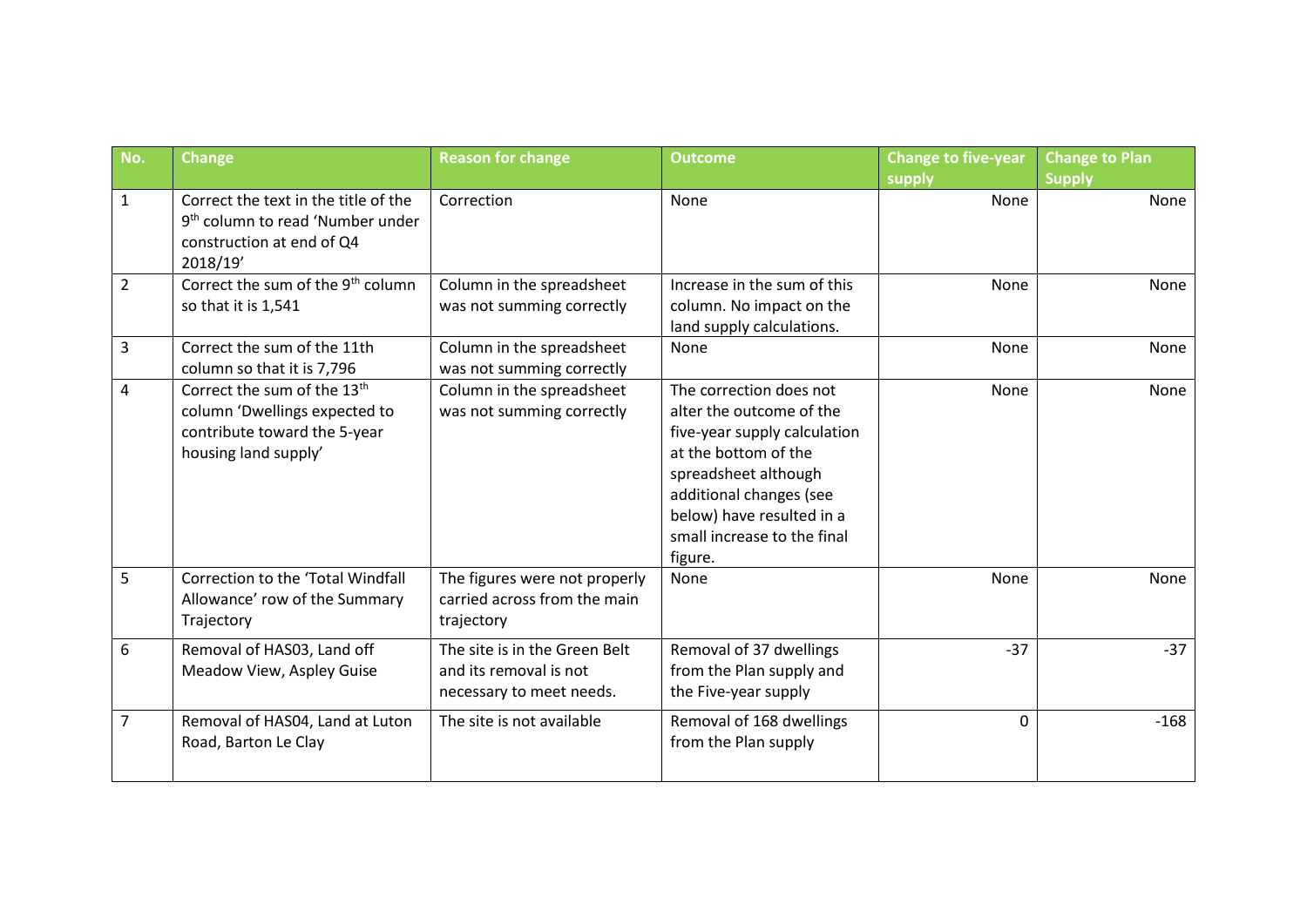| No. | <b>Change</b>                                                                                                                                                               | <b>Reason for change</b>                                                                                                                                                                                 | <b>Outcome</b>                                                                      | <b>Change to five-year</b> | <b>Change to Plan</b> |
|-----|-----------------------------------------------------------------------------------------------------------------------------------------------------------------------------|----------------------------------------------------------------------------------------------------------------------------------------------------------------------------------------------------------|-------------------------------------------------------------------------------------|----------------------------|-----------------------|
|     |                                                                                                                                                                             |                                                                                                                                                                                                          |                                                                                     | supply                     | <b>Supply</b>         |
| 8   | Delivery of HAS05 (HT213) to be<br>brought forward into the five-year<br>housing land supply                                                                                | Submission of delivery<br>statement by the site<br>promoter and confirmation<br>from the Education Authority<br>that they are satisfied with the<br>timing of the delivery of the<br>land for the school | Addition of 100 dwellings to<br>the five-year supply                                | 100                        | $\Omega$              |
| 9   | Addition of 66 dwellings at HAS07<br>(HT215), change of conclusion<br>from 'not available' to<br>'deliverable' and amendments to<br>the text in the 'Achievable'<br>column. | Site promoter confirmed that<br>the land is immediately<br>available for development and<br>that a full application will be<br>submitted in 2020                                                         | Addition off 66 dwellings to<br>the five-year supply and the<br>Plan supply.        | 66                         | 66                    |
| 10  | Removal of HAS09, Chapel Farm,<br>Chalton                                                                                                                                   | The site is in the Green Belt<br>and its removal is not<br>necessary to meet needs.                                                                                                                      | Removal of 54 dwellings<br>from the Plan supply                                     | $\Omega$                   | $-54$                 |
| 11  | Removal of site HAS25, land at<br>Leighton Road Hockliffe.                                                                                                                  | The site is not suitable for<br>development                                                                                                                                                              | Removal of 23 dwellings<br>from the Plan supply and 10<br>from the five-year supply | $-10$                      | $-23$                 |
| 12  | Removal of site HAS26 (HT236),<br>A5 Watling Street, Hockliffe.                                                                                                             | The site is not suitable for<br>development                                                                                                                                                              | Removal of 41 dwellings<br>from the Plan supply.                                    | 0                          | $-41$                 |
| 13  | Reduction of the capacity of<br>HAS45 (HT255) from 42 to 15 and<br>amendment of text in 'Achievable'<br>column.                                                             | Land ownership constraints<br>identified during the<br><b>Examination hearing</b>                                                                                                                        | Removal of 27 dwellings<br>form the five-year supply<br>and Plan supply             | $-27$                      | $-27$                 |
| 14  | Reduction of capacity of HAS48<br>(HT258) from 37 to 24 (subject to<br>the outcome of an access<br>assessment)                                                              | Review of capacity following<br>examination session                                                                                                                                                      | Removal of 13 dwellings<br>from the five-year supply<br>and the Plan supply         | $-13$                      | $-13$                 |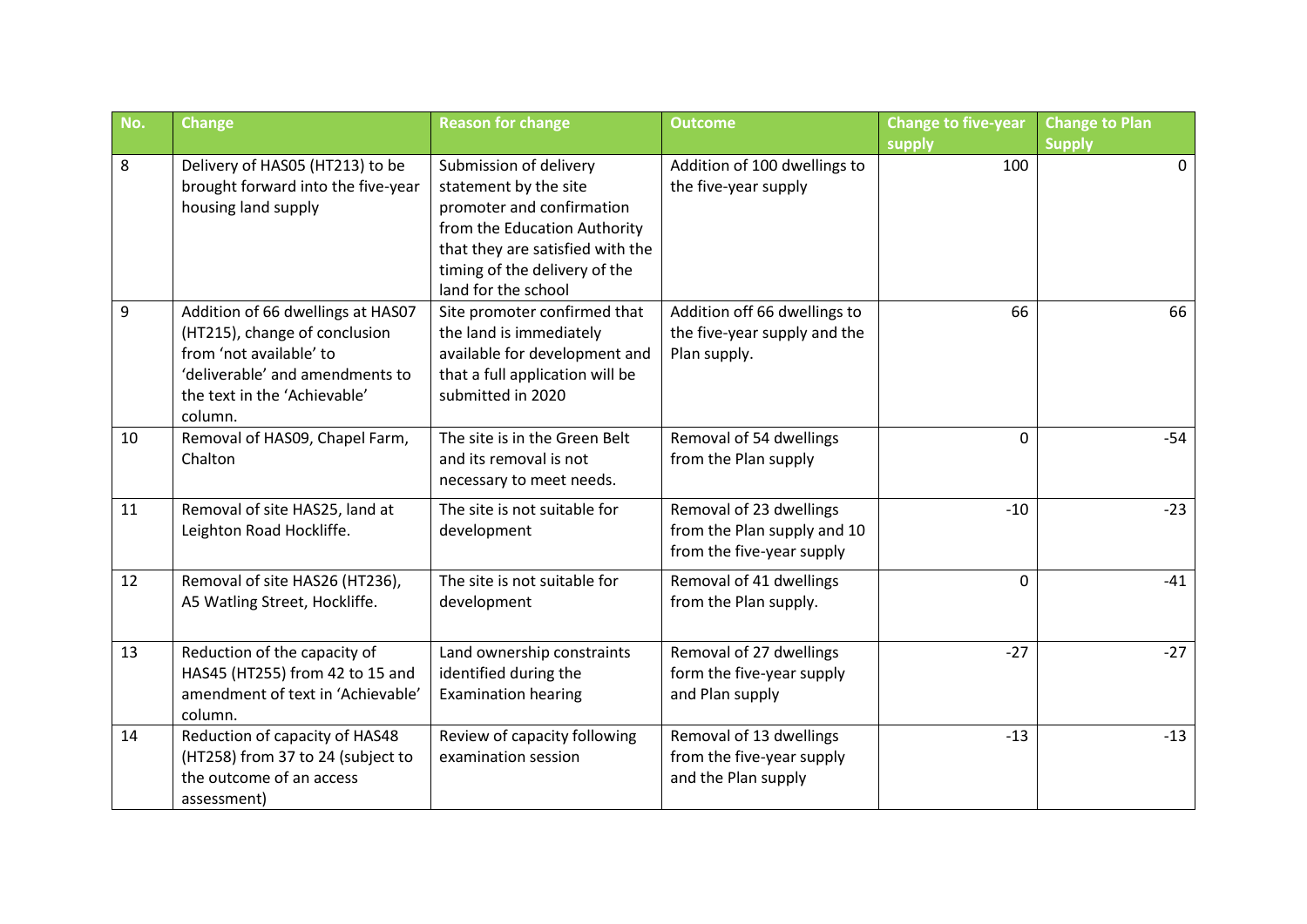| No. | <b>Change</b>                       | <b>Reason for change</b>                              | <b>Outcome</b>               | <b>Change to five-year</b> | <b>Change to Plan</b> |
|-----|-------------------------------------|-------------------------------------------------------|------------------------------|----------------------------|-----------------------|
|     |                                     |                                                       |                              | supply                     | <b>Supply</b>         |
| 15  | Reduction of delivery of trajectory | Review of delivery to allow for                       | Removal of 20 dwellings      | $-20$                      | $-20$                 |
|     | reference HT057 to 20 in the first  | submission of Reserved                                | from the 5-year supply and   |                            |                       |
|     | vear                                | <b>Matters</b>                                        | the Plan supply              |                            |                       |
| 16  | Addition of 55 to year 2019/20 for  | Correction                                            | Addition of 55 home to the   | 55                         | 55                    |
|     | HT001                               |                                                       | five-year supply and the     |                            |                       |
|     |                                     |                                                       | Plan supply                  |                            |                       |
| 17  | Change to the delivery of HAS06     | Delivery statement provided                           | Addition of 50 dwellings to  | 50                         | 15                    |
|     | (HT214) to 30 in 2022/23 and 60     | by the promoter. HIF funding                          | the five-year supply and 15  |                            |                       |
|     | dwellings per annum thereafter      | for the level crossing is<br>imminent so there are no | to the Plan supply           |                            |                       |
|     |                                     | barriers.                                             |                              |                            |                       |
| 18  | Delete following text from the      | The application is no longer                          | None                         | $\Omega$                   | $\mathbf{0}$          |
|     | achievability column for HAS27      | going back to committee                               |                              |                            |                       |
|     | (HT237) 'This is going back to DMC  |                                                       |                              |                            |                       |
|     | in July as there are minor changes  |                                                       |                              |                            |                       |
|     | that need to be made to the         |                                                       |                              |                            |                       |
|     | conditions.'                        |                                                       |                              |                            |                       |
| 19  | Delete following text from HAS14    | All issues have now been                              | None                         | $\Omega$                   | $\Omega$              |
|     | (HT223) 'Potential barriers:        | resolved                                              |                              |                            |                       |
|     | Flooding issues to be mitigated     |                                                       |                              |                            |                       |
|     | which could delay delivery'         |                                                       |                              |                            |                       |
| 20  | Inclusion of additional site in the | This site has planning                                | Addition of 110 dwellings to | 110                        | 145                   |
|     | trajectory ref: HT149ii, Stoken     | permission for 145 dwellings                          | the five-year supply and 145 |                            |                       |
|     | House, 59 Shefford Road,            | but was omitted from the                              | dwellings to the Plan supply |                            |                       |
|     | Meppershall                         | original trajectory due to a                          |                              |                            |                       |
|     |                                     | technical error                                       |                              |                            |                       |
| 21  | Inclusion of additional site in the | This site has planning                                | Addition of 95 dwellings to  | 95                         | 100                   |
|     | trajectory ref: HT157d, Land West   | permission for 100 dwellings                          | the five-year supply and 100 |                            |                       |
|     | of Astwick Road, Stotfold           | but was omitted from the                              | dwellings to the Plan supply |                            |                       |
|     |                                     | original trajectory due to a                          |                              |                            |                       |
|     |                                     | technical error                                       |                              |                            |                       |